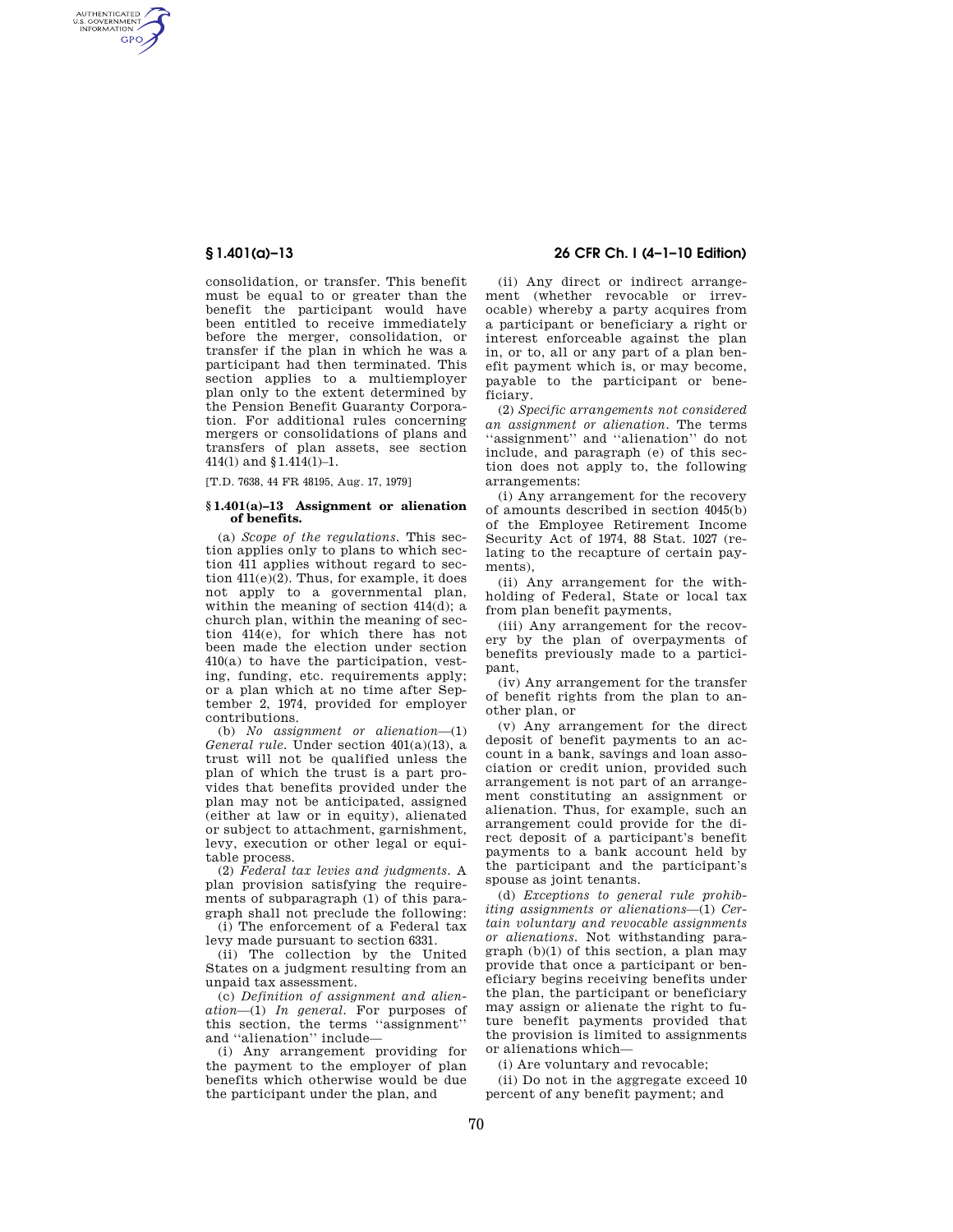## **Internal Revenue Service, Treasury § 1.401(a)–13**

(iii) Are neither for the purpose, nor have the effect, of defraying plan administration costs.

For purposes of this subparagraph, an attachment, garnishment, levy, execution, or other legal or equitable process is not considered a voluntary assignment or alienation.

(2) *Benefits assigned or alienated as security for loans.* (i) Notwithstanding paragraph (b)(1) of this section, a plan may provide for loans from the plan to a participant or a beneficiary to be secured (by whatever means) by the participant's accrued nonforfeitable benefit provided that the following conditions are met.

(ii) The plan provision providing for the loans must be limited to loans from the plan. A plan may not provide for the use of benefits accrued or to be accrued under the plan as security for a loan from a party other than the plan, regardless of whether these benefits are nonforfeitable within the meaning of section 411 and the regulations thereunder.

(iii) The loan, if made to a participant or beneficiary who is a disqualified person (within the meaning of section 4975(e)(2)), must be exempt from the tax imposed by section 4975 (relating to the tax imposed on prohibited transactions) by reason of section  $4975(d)(1)$ . If the loan is made to a participant or beneficiary who is not a disqualified person, the loan must be one which would the exempt from the tax imposed by section 4975 by reason of section  $4975(d)(1)$  if the loan were made to a disqualified person.

(e) *Special rule for certain arrangements*—(1) *In general.* For purposes of this section and notwithstanding paragraph (c)(1) of this section, an arrangement whereby a participant or beneficiary directs the plan to pay all, or any portion, of a plan benefit payment to a third party (which includes the participant's employer) will not constitute an ''assignment or alienation'' if—

(i) It is revocable at any time by the participant or beneficiary; and

(ii) The third party files a written acknowledgement with the plan administrator pursuant to subparagraph (2) of this paragraph.

(2) *Acknowledgement requirement for third party arrangements.* In accordance with paragraph  $(e)(1)(ii)$  of this section, the third party is required to file a written acknowledgement with the plan administrator. This acknowledgement must state that the third party has no enforceable right in, or to, any plan benefit payment or portion thereof (except to the extent of payments actually received pursuant to the terms of the arrangement). A blanket written acknowledgement for all participants and beneficiaries who are covered under the arrangement with the third party is sufficient. The written acknowledgement must be filed with the plan administrator no later than the later of—

(i) August 18, 1978; or

(ii) 90 days after the arrangement is entered into.

(f) *Effective date.* Section 401(a)(13) is applicable as of January 1, 1976, and the plan provision required by this section must be effective as of that date. However, regardless of when the provision is adopted, it will not affect—

(1) Attachments, garnishments, levies, or other legal or equitable process permitted under the plan that are made before January 1, 1976;

(2) Assignments permitted under the plan that are irrevocable on December 31, 1975, including assignments made before January 1, 1976, as security for loans to a participant or beneficiary from a party other than the plan; and

(3) Renewals or extensions of loans described in subparagraph (2) of this paragraph, if—

(i) The principal amount of the obligation outstanding on December 31, 1975 (or, if less, the principal amount outstanding on the date of renewal or extension), is not increased;

(ii) The loan, as renewed or extended, does not bear a rate of interest in excess of the rate prevailing for similar loans at the time of the renewal or extensions; and

(iii) With respect to loans that are renewed or extended to bear a variable interest rate, the formula for determining the applicable rate is consistent with the formula for formulae prevailing for similar loans at the time of the renewal or extension. For purposes of subparagraphs (2) and (3) of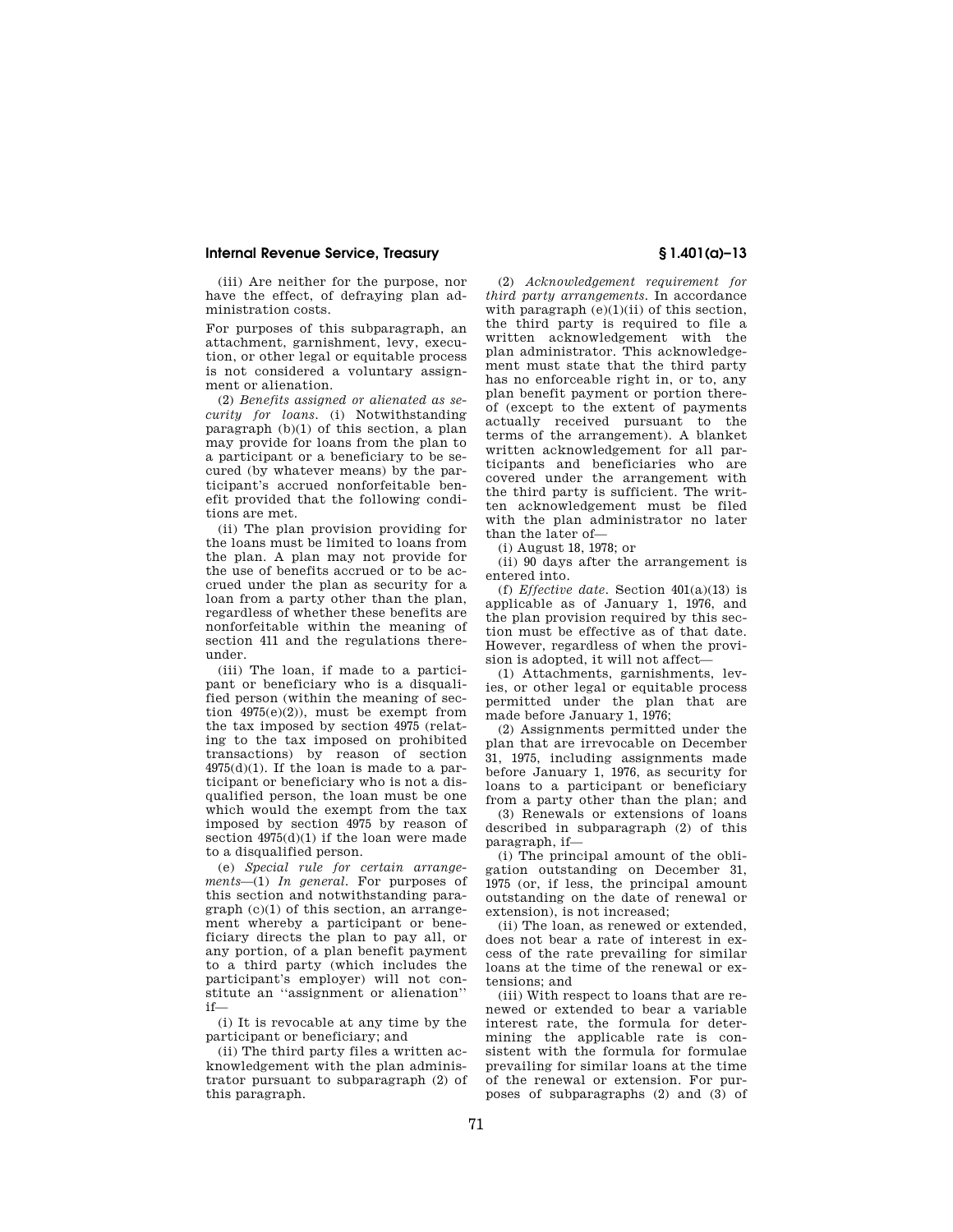this paragraph, a loan from a party other than the plan made after December 31, 1975, will be treated as a new loan. This is so even if the lender's security interest for the loan arises from an assignment of the participant's accrued nonforfeitable benefit made before that date.

(g) *Special rules for qualified domestic relations orders*—(1) *Definition.* The term ''qualified domestic relations order'' (QDRO) has the meaning set forth in section 414(p). For purposes of the Internal Revenue Code, a QDRO also includes any domestic relations order described in section 303(d) of the Retirement Equity Act of 1984.

(2) *Plan amendments.* A plan will not fail to satisfy the qualification requirements of section  $401(a)$  or  $403(a)$  merely because it does not include provisions with regard to a QDRO.

(3) *Waiver of distribution requirements.*  A plan shall not be treated as failing to satisfy the requirements of sections 401 (a) and (k) and 409(d) solely because of a payment to an alternate payee pursuant to a QDRO. This is the case even if the plan provides for payments pursuant to a QDRO to an alternate payee prior to the time it may make payments to a participant. Thus, for example, a pension plan may pay an alternate payee even though the participant may not receive a distribution because he continues to be employed by the employer.

(4) *Coordination with section 417*—(i) *Former spouse.* (A) *In general.* Under section  $414(p)(5)$ , a QDRO may provide that a former spouse shall be treated as the current spouse of a participant for all or some purposes under sections 401(a)(11) and 417.

(B) *Consent.* (*1*) To the extent a former spouse is treated as the current spouse of the participant by reason of a QDRO, any current spouse shall not be treated as the current spouse. For example, assume H is divorced from W, but a QDRO provides that H shall be treated as W's current spouse with respect to all of W's benefits under a plan. H will be treated as the surviving spouse under the QPSA and QJSA unless W obtains H's consent to waive the QPSA or QJSA or both. The fact that W married S after W's divorce from H is disregarded. If, however, the QDRO

# **§ 1.401(a)–13 26 CFR Ch. I (4–1–10 Edition)**

had provided that H shall be treated as W's current spouse only with respect to benefits that accrued prior to the divorce, then H's consent would be needed by W to waive the QPSA or QJSA with respect to benefits accrued before the divorce. S's consent would be required with respect to the remainder of the benefits.

(*2*) In the preceding examples, if the QDRO ordered that a portion of W's benefit (either through separate accounts or a percentage of the benefit) must be distributed to H rather than ordering that H be treated as W's spouse, the survivor annuity requirements of sections 401(a)(11) and 417 would not apply to the part of W's benefit awarded H. Instead, the terms of the QDRO would determine how H's portion of W's accrued benefit is paid. W is required to obtain S's consent if W elects to waive either the QJSA or QPSA with respect to the remaining portion of W's benefit.

(C) *Amount of the QPSA or QJSA.* (*1*) Where, because of a QDRO, more than one individual is to be treated as the surviving spouse, a plan may provide that the total amount to be paid in the form of a QPSA or survivor portion of a QJSA may not exceed the amount that would be paid if there were only one surviving spouse. The QPSA or survivor portion of the QJSA, as the case may be, payable to each surviving spouse must be paid as an annuity based on the life of each such spouse.

(*2*) Where the QDRO splits the participant's accrued benefit between the participant and a former spouse (either through separate accounts or percentage of the benefit), the surviving spouse of the participant is entitled to a QPSA or QJSA based on the participant's accrued benefit as of the date of death or the annuity starting date, less the separate account or percentage that is payable to the former spouse. The calculation is made as if the separate account or percentage had been distributed to the participant prior to the relevant date.

(ii) *Current spouse.* Under section  $414(p)(5)$ , even if the applicable election periods (*i.e.,* the first day of the year in which the participant attains age 35 and 90 days before the annuity starting